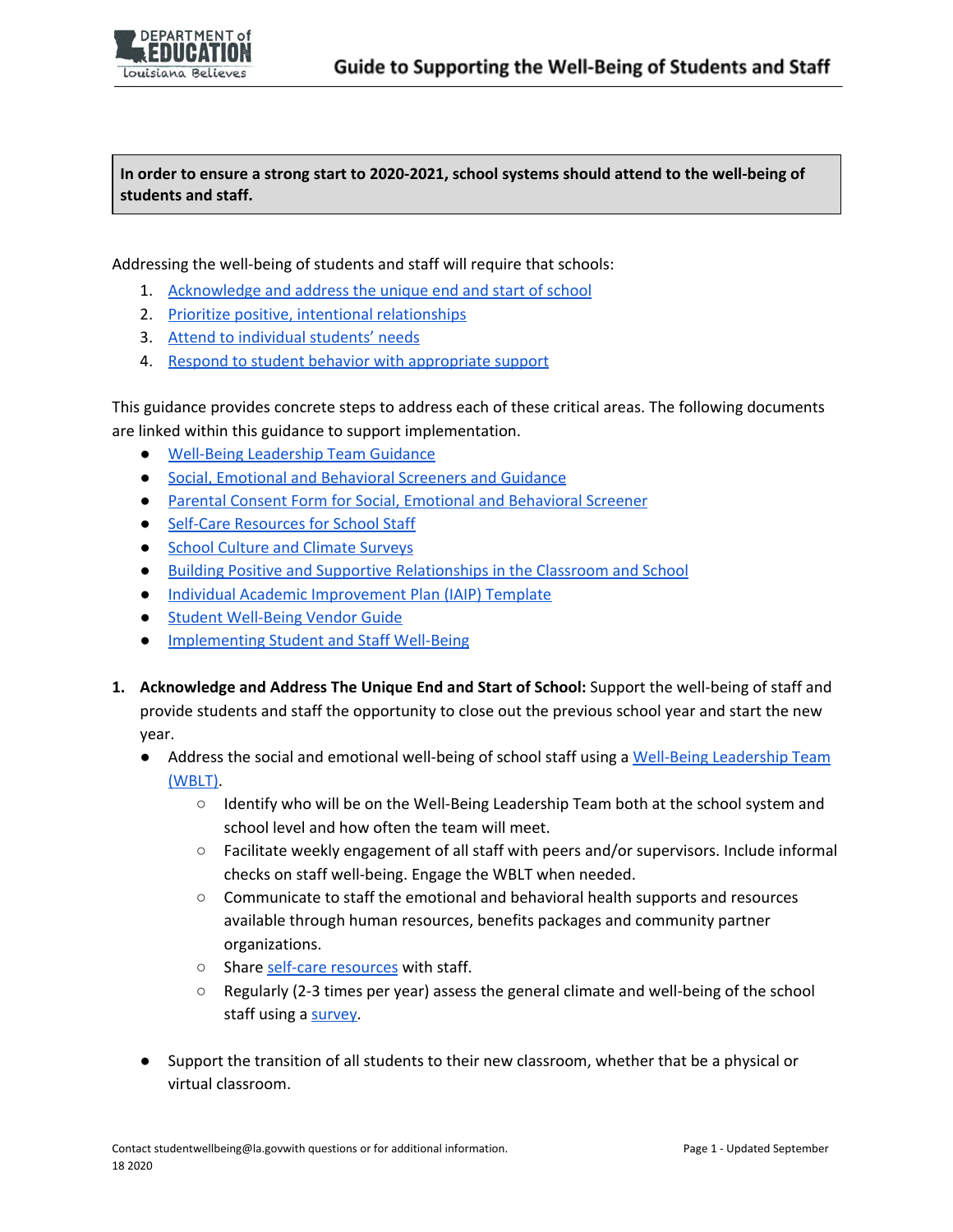- Provide students and families dedicated time, prior to the start of the 2020-2021, to participate in activities that close out the [2019-2020](https://www.louisianabelieves.com/docs/default-source/strong-start-2020/transitioning-school-years---from-2019-2020-to-2020-2021.pdf?sfvrsn=77729b1f_2) year.
- Plan and publicize family and student **[orientation](https://www.louisianabelieves.com/docs/default-source/strong-start-2020/transitioning-school-years---from-2019-2020-to-2020-2021.pdf?sfvrsn=77729b1f_2) activities and events**, which may be virtual, to kick off the 2020-2021 school year.
- <span id="page-1-0"></span>**2. Prioritize Positive, Intentional Relationships:** Facilitate meaningful interactions to [develop](https://www.louisianabelieves.com/docs/default-source/strong-start-2020/building-positive-and-intentional-relationships-in-the-classroom-and-school.pdf?sfvrsn=8c739b1f_2) sustaining, strong [relationships](https://www.louisianabelieves.com/docs/default-source/strong-start-2020/building-positive-and-intentional-relationships-in-the-classroom-and-school.pdf?sfvrsn=8c739b1f_2) within the classroom and throughout the school.
	- $\bullet$  Build staff-to-student relationships<sup>1</sup>
		- Assign each student a designated staff member (e.g., mentor, learning coach, advisor) who will maintain a relationship with the student and their primary caregiver during the full school year, particularly leaning in during transitions from in-person to distance learning.
		- [Determine](https://www.louisianabelieves.com/docs/default-source/district-support/student-engagement-and-success-partners-guide.pdf?sfvrsn=73f6911f_25) structures (e.g., advisory, check-ins with students, team meetings) through which staff and students will [regularly](https://www.louisianabelieves.com/docs/default-source/covid-19-resources/louisiana-continuous-education-toolkit---staffing.pdf) meet.
		- Provide [training](https://www.louisianabelieves.com/docs/default-source/district-support/student-engagement-and-success-partners-guide.pdf?sfvrsn=73f6911f_25) to school staff focused on building relationships with students and meeting facilitation.
	- $\bullet$  Build staff-to-staff relationships<sup>1</sup>
		- Build community and connection among staff members through events that are virtual or in-person.
	- $\bullet$  Build student-to-student relationships<sup>1</sup>
		- Provide students with frequent social engagement opportunities throughout the school year<sup>1</sup>.
		- $\circ$  Continue to provide extracurricular activities, as possible. Consider virtual activities (e.g., virtual chess clubs, E-sports, virtual baseball team workouts, [virtual](https://urbanleaguela.org/virtual-job/) job and [college](https://virtual.gotocollegefairs.com/virtual/collegelist) fairs, virtual [college](https://www.youvisit.com/collegesearch/) tours) as necessary.
	- Build staff-to-family relationships
		- Develop [processes](https://www.louisianabelieves.com/docs/default-source/covid-19-resources/louisiana-continuous-education-toolkit---staffing.pdf) and systems that allow teachers to regularly communicate with families. $^1$
		- Provide general best practices for families to talk through trauma with [children](https://www.louisianabelieves.com/docs/default-source/strong-start-2020/mental-health-response-team-guidance.pdf?sfvrsn=70729b1f_10).

<span id="page-1-1"></span>**3. Attend to Individual Students' Needs:** Provide individualized supports and services to meet the social, emotional and behavioral health of students, as students may return to school having experienced traumatic events (e.g. food insecurity, illness or death in the family, job loss, etc.).

- Set up a hotline for students and families. Report all calls to the WBLT who will determine appropriate follow-up to callers.
- Set up [structures](https://www.louisianabelieves.com/docs/default-source/district-support/student-engagement-and-success-partners-guide.pdf?sfvrsn=73f6911f_25) for staff to regularly communicate about individual students.
	- Create structures (e.g., schedules, expectations, norms) for teacher teams to meet regularly to discuss students' academic, social, and emotional successes and challenges. Identify look-fors for students who need additional support.

<sup>&</sup>lt;sup>1</sup> La. R.S. 17:81 requires each school system have a policy that addresses electronic communications between students and staff.